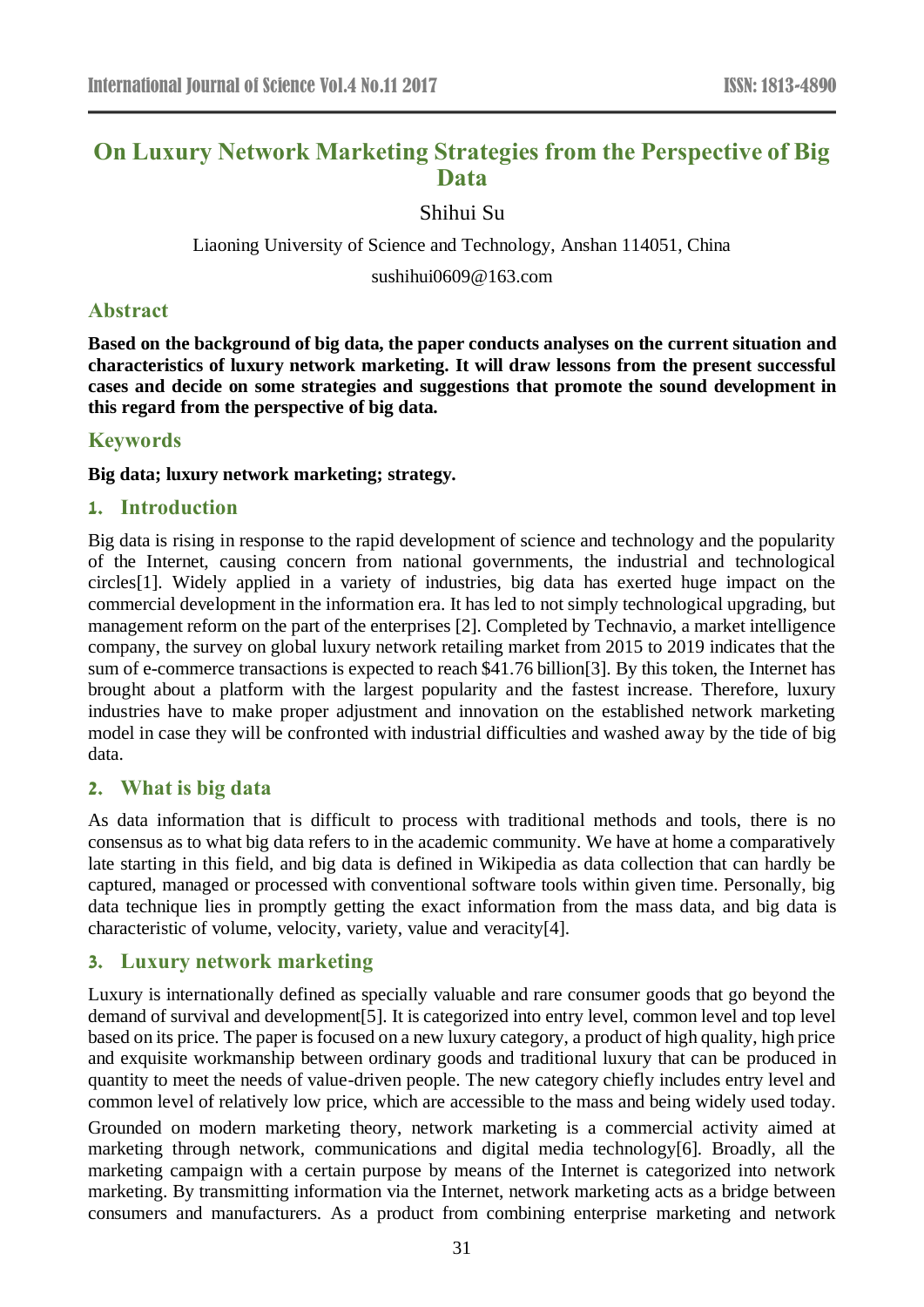information technology, network marketing is the floorboard of all professional work in marketing activities based on electronic information technology[7].

#### **3.1 Features of luxury network marketing**

Luxury network marketing is characteristic of wide spread, high efficiency, low cost, mutual exchange and easy operation. Therefore, high-efficient exchange and transmission are accessible to luxury trade information with the aid of rich media channels, and the cost of material presswork and express delivery will be reduced by removing the physical stores with extravagant shopping environment and a large sum of publicity expenses. Luxury trade through the Internet will help conduct test of low-cost products and satisfaction survey of consumers so as to realize favorable exchange and interaction between enterprises and consumers. Luxury marketing, with an easier operation, is not restricted to time and space any more, which is attributed to the development of science and technology

#### **3.2 Current situation of luxury network marketing**

Today luxury network marketing is undergoing a significant transformation from mass data and business patterns with scarce talents. Therefore, it is imperative to make proper adjustment to marketing strategies and bring forth new ideas to keep pace with the times.

#### (1)Extensive and complicated patterns

Mainly distributed among network construction, microblog marketing and We-chat marketing, the existing marketing pattern can not meet the mental demands and guide the attention on the part of the network clients, bringing slight effects as a result. In addition, despite the diverse business patterns, it covers only a small part of population due to its limited depth, and potential clients are inevitably lost to such an extent as to damage the effect of network marketing.

(2)Mass and disorderly data

Faced with current mass data, network marketing will be diminished unless the enterprises are able to accurately process data and grasp the basic information about the clients' demands and feedback. Many enterprises have encountered problems for lack of database processing and construction, which is the foundation of network marketing strategies.

(3)Scarce and non-proficient talents

Inter-disciplinary talents are essential for the sound development of network marketing, and it is the case with luxury industry. The employees must be proficient in network marketing and the Internet simultaneously. At present, accompanied with the era of big data is the exhaustion of human resources, which is attributed to the facts that talents in mass data analysis and processing are few and scarce and colleges find insufficiency in setting up the course of network marketing.

# **4. Luxury network marketing based on big data**

It is common to see numerous successful cases of luxury network digital marketing and network integrated marketing, which ultimately give the credit to the technology of big data as their dedicator. A good case in point is Burberry, one of successful luxury brands in the field of network marketing.

Burberry has developed its own CRM named Sales force. CRM is used to render individual service and improve management efficiency, in the meantime purchasing behavior on the part of consumers are recorded automatically. After setting up databases, brand clients are generally classified into top clients, senior clients, ordinary clients, clients with relatively low purchasing power and one-stop shopping clients. It will help Burberry learn about their clients from different dimensions and provide individual service with all the information of clients. For instance, they are able to suggest products based on the interests of clients. When it comes to special offer, they will invite the right clients and extend greetings to clients on festivals in order to increase satisfaction and loyalty index.

Luxury network marketing is able to improve marketing strategies from the four levels, by analyzing the successful case of Burberry and the current situation of luxury network marketing.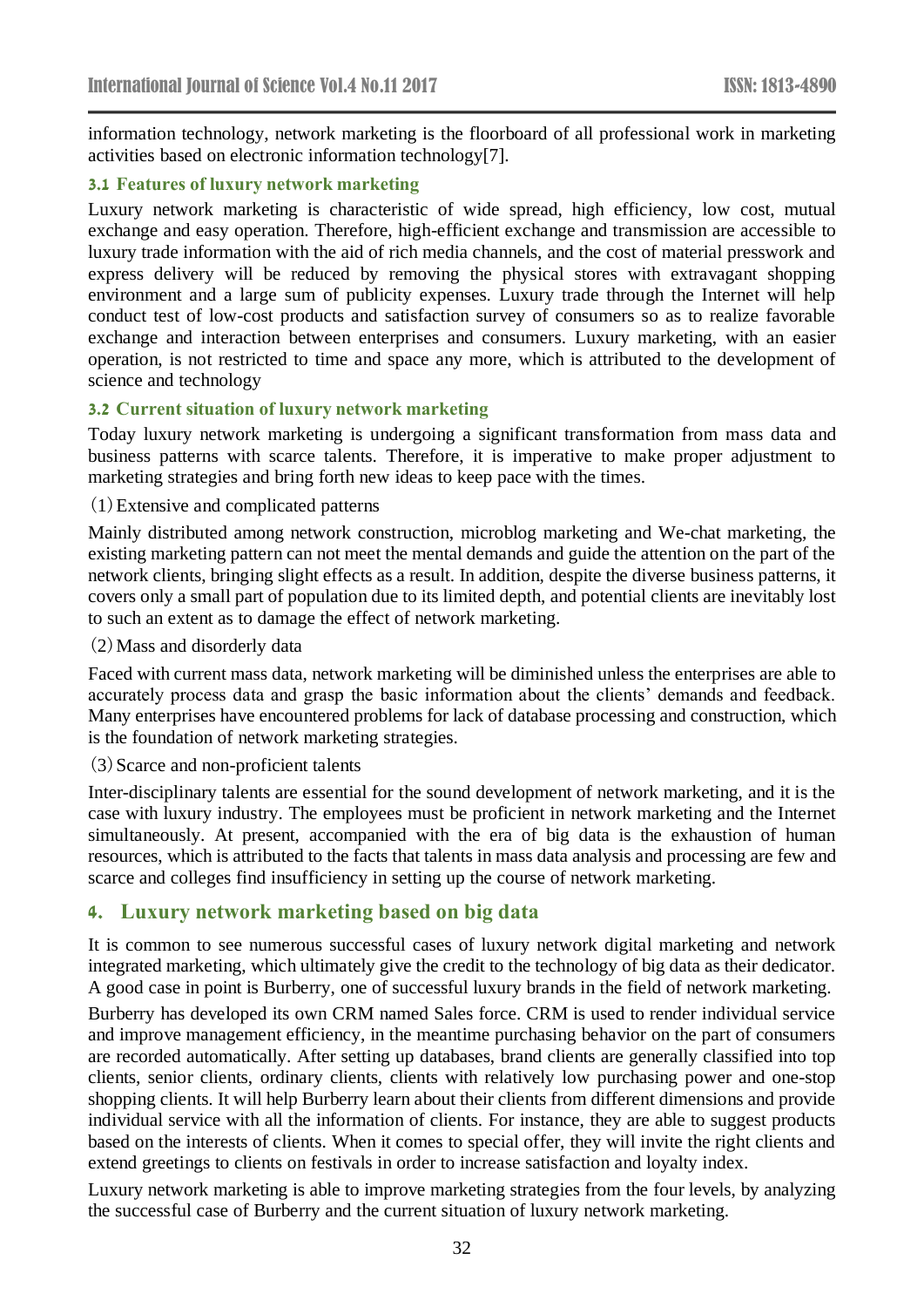# (1)The level of Clients

Nowadays clients are inclined to grasp the relationship with merchants, especially among the luxury clients, in which advanced clients cover a large proportion. Typical of upper class, they ask for perfect service and unique products with high aesthetic value and quality so that they will manifest their social status. Therefore, luxury industry will enhance service and exchange ideas with clients through VIP channel. With customized service to the distinguished clients, they are allowed to enjoy distinctive and extravagant network shopping.

### (2)The level of data

It is of critical importance to set full-scale and accurate data in the process of network marketing. Data strategy is designed to cover all the company and combine with general operating target based on the cooperation among information technology, marketing and other principal operating departments. Luxury industry must integrate all the data decentralized in different departments so as to make the best of big data.

#### (3)The level of talents

Currently, we are lacking in professional talents who are able to process data and master Hadoop, MapReduce, DFS and parallel computing frame. Meanwhile, a lot of colleges and universities have not set up the research direction of data analysis in computer and publishing specialties. As a consequence, luxury industry finds it increasing important to enhance talent construction in the field of data processing. The enterprises can attract professional talents with incentive policy, reinforce systematic staff training, formulate regular training system and improve profession quality, and a strong talent team of data processing will be established.

#### (4)The level of integrality

Many luxury companies figure out the key elements in the process of purchasing and analyze drain causes on the part of customers. It is of great significance to implement experimental work reasonably with clear target. As big data is a brand-new technology, the small-scale experimental work contributes to increasing experience of field application and advisable decision on what the information department is supposed to provide. End-users will also understand the analytical ability of big data, and achieve better result with the aid of optimized cooperation between the information department and the end-user.

# **5. Retrospect and prospect**

As digital age approaches, articles of luxury come into the list of big data marketing with the popularity of the Internet. Although we are short of successful marketing models, the thought of big data finds practical significance of increasing importance in luxury network marketing. Coupled with the development of technology, big data has presented a grander prospect. The paper only involves the way big data are applied in luxury marketing, and researchers are expected to expand the scope and conduct systematic studies on the accuracy and effectiveness of big data and network marketing strategies from multi-angles and practical cases with a view to achieving precise and unified network marketing in the era of big data.

# **References**

- [1] Li Guojie. Big Data Studies: Major Fields for Future Development of Science, Technology, Economy and Society: Research Status and Scientific Thinking of Big Data [J]. Bulletin of the Chinese Academy of Sciences.
- [2] MANYIKA J,CHUI M,BROWN J.Big Data: The next Frontier for innovation,competition and productivity[R]. Atlanta:McKinsey Global Institute,2011:1-137.
- [3] Technavio. Report on Global Luxury Network Retailing from 2015 to 2019 [EB/OL].
- [4] Qian Kun. On the Current Situation and Future Development of Yiwu marketing of Electronic Appliances in Times of Big Data [J]. Modern Business.